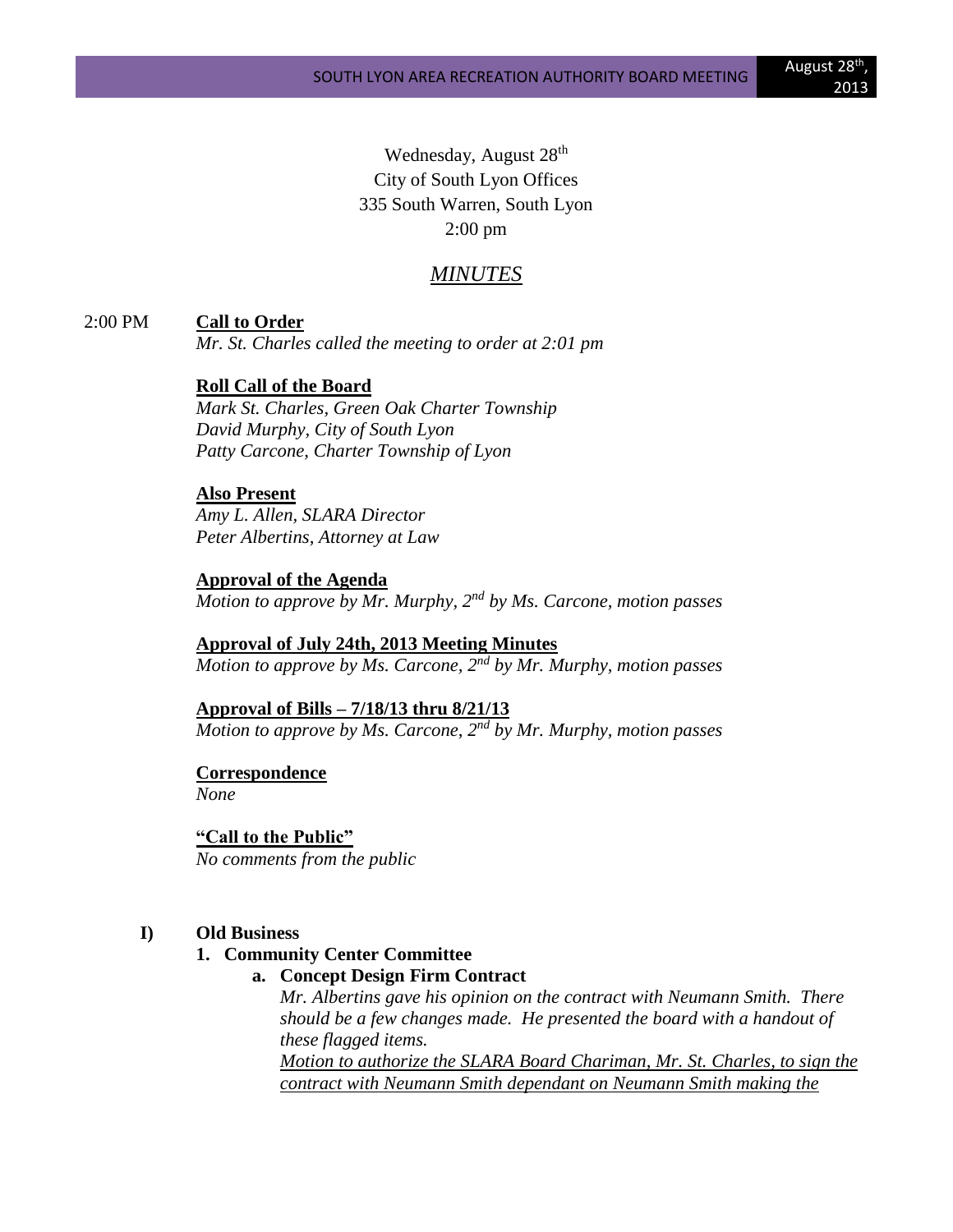*proposed contract changes as discussed with Mr. Albertins. Motion by Mr. Murphy, 2nd by Ms. Carcone, motion passes.*

**2. Member Updates** *None at the time*

### **II) New Business**

# **1. SLARA Office Updates**

#### **a. Island Lake Kids Kamp Update**

*Ms. Allen presented the board with a comparison report of Camp from 2012 and 2013. Two extra weeks were added. Number of attendees increased by about 40 kids, profit increased about \$4,000 in total. Things went well but next summer SLARA will only be offering 10 weeks of camp. It was too difficult to attain staff coverage for that 11th week.*

**b. SLARA Audit – Sept. 10th & 11th** *Point of Information that SLARA will have their audit on Sept. 10th & 11th*

# **c. SLARA Year End Registration Reports**

*Mrs. Allen presented the board with Year End Registration reports. Overall registrations for Residents are up 11.4%. South Lyon now has 55% of the total registrations, Lyon Township has 34.5% of the registrations and Green Oak has 10.5% of the registrations. Mrs. Allen's report showed how these new percentages would affect total municipality contributions for the next fiscal year.*

## **d. Department Master Plan**

*Mrs. Allen pointed out to the board that currently SLARA does not have a DNR approved Master Plan on file. If we are looking to secure grants in the future from the DNR, this is something our office needs to have. The process is usually 1 year or more, so we need to think about getting this done and if we need to add it to the budget. The board requested that Mrs. Allen do some research on Master Plans. Ask around for copies of RFP's other departments have used, what companies they have gone with and what the cost associated with this was. Mr. St. Charles requested that Mrs. Allen add this as an agenda item for the September board meeting.*

#### **2. Employee Wage Adjustments**

*In regards to Employee Wage Adjustments*

*Director – 3% salary increase, retro-active back to 7/1/13*

*Accountant – pay raise to \$25/hr, retro-active back to 7/1/13*

*Enrichment Coordinator – pay raise to \$15.49/hr, retro-active back to 7/1/13*

*All office staff will be receiving a \$500 incentive with next payroll for all their hard work this fiscal year. This will be received by the Director, Office Administrators, Accountant and all Programming Supervisors (Aquatics, Sports & Enrichment).*